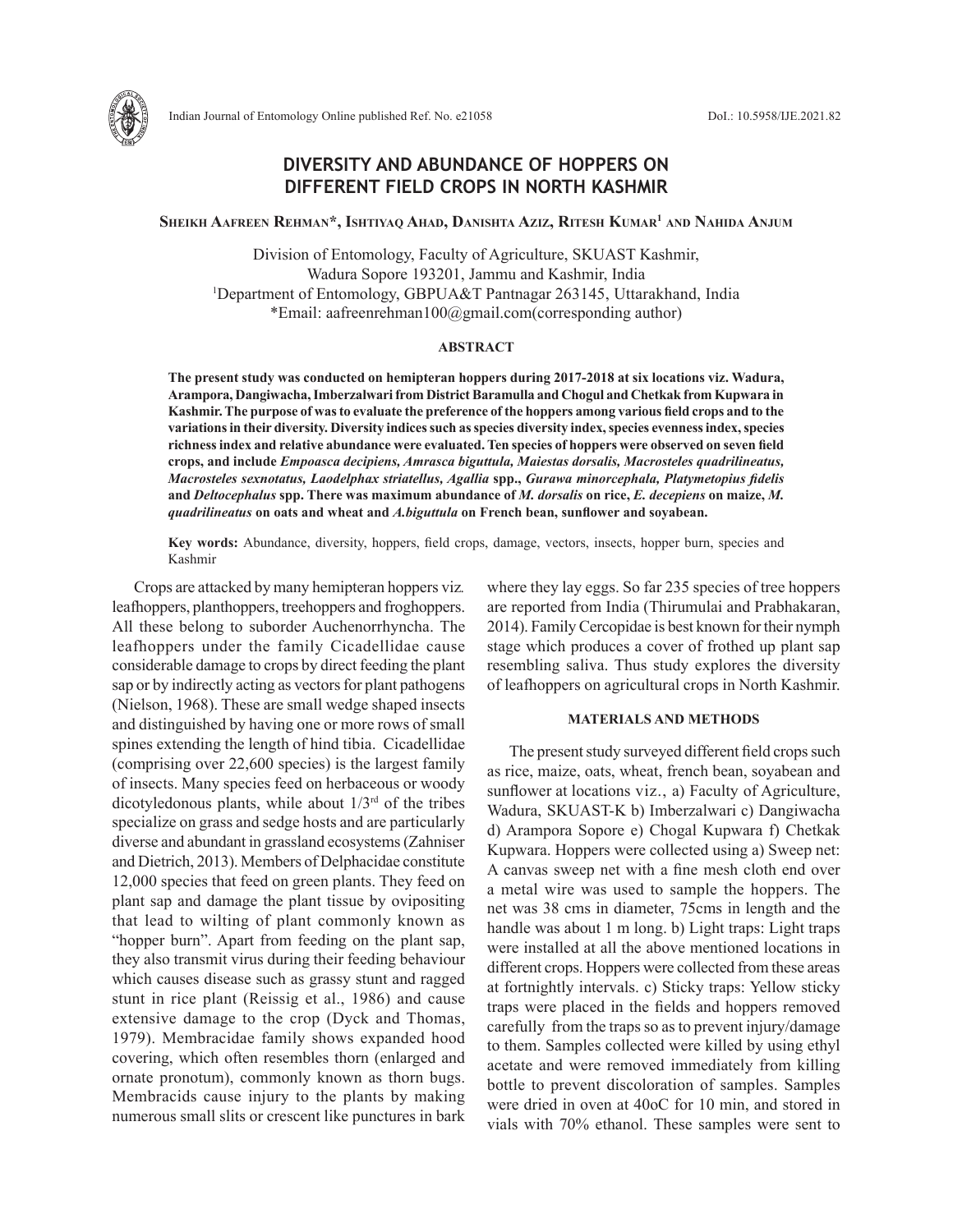IARI New Delhi for identification. Species diversity for each crop and location was worked out by adding up the total number of species found in each community. Different parameters were used to find diversity such as: a) relative abundance:  $= ni/N \times 100$  where,  $ni =$ Number of Individuals of a single species and  $N = Total$ humber of individuals of all species b) species diversity index  $(H)$ : where,  $H =$  Shannon- Wiener Biodiversity at Chogui and lowest 0.864 at Arampora, for Index, pi= relative abundance of each species. In pi = was maximum of 1.321 at Dangivacha and natural log of pi. and  $S =$  total number of species. c) Species Richness Index (Ma) =  $S-1 / 1n$  N (Pielou, 1975) Where, S= total number of species collected,  $N =$  $t_1, t_2, t_3, t_4, t_5, t_6, t_7, t_8, t_9, t_1, t_1, t_2, t_3, t_1, t_1, t_2, t_3, t_4, t_1, t_2, t_3, t_4, t_1, t_2, t_3, t_4, t_5, t_6, t_7, t_8, t_9, t_1, t_1, t_2, t_3, t_4, t_6, t_7, t_8, t_9, t_1, t_1, t_2, t_3, t_4, t_6, t_1, t_1, t_2, t_3, t_4, t_6, t_1, t_2, t_3,$ evenness index: = H / 1n S where, H= Shannon-Wiener biodiversity Index and  $S =$  total number of species in the community

# **RESULTS AND DISCUSSION** 2.230

The data on diversity and abundance of hoppers on field crops in North Kashmir revealed total of Dang ten species on about seven crops (rice, maize, oats, weed flora wh frenchbean, soyabean, wheat, sunflower). These include Empoasca decipiens, Amrasca biguttula, Maiestas k<sub>hoppel</sub> *dorsalis, Macrosteles quadrilineatus, Macrosteles*  sexnotatus, Laodelphax striatellus, Agallia spp., Gurawa and some relations commercially. These spi minorcephala, Platymetopius fidelis and *Deltocephalus* be responsible. spp. (Figs. 1-10). Our results depicted that, *Maiestas* on hiodiversity indices is explained by the *dorsalis, Laodelphax striatellus, Deltocephalus* species compositions species composition of misect communities is<br>spp. infest rice. *E. decepiens, M. quadrilineatus,* by combination of geographical and enviro *L. striatellus, Agallia spp.* were recorded as pest of factors including vegetation maize. So far as beans are concerned *E. decepiens,* climate, habitat and indicated the India, Chennai. pp. 2011. *A.biguttula, P. fidelis* and *G. minorcephala* were found to infest this crop. These observations agree with those of Naseri (2009) who reported *E.decepiens* on beans. in all studie However, *A*. *biguttula* was reported as pest on beans by Reddy and Rao (2001). In Kashmir, more species of  $\frac{1}{\text{radiation}}$  temperature and hur hoppers infesting beans. The data on relative abundance  $\frac{M_{\text{at}}}{M_{\text{at}}}$  received by  $\frac{M_{\text{at}}}{M_{\text{at}}}$ of hoppers on field crops revealed that *M. dorsalis* variation in the diversity of in- $(MRA=46.17%)$  was the most abundant species on  $H<sub>ee</sub>$  in the diversity of filsed (MRA $=46.17\%$ ) was the most abundant species on rice; and on maize, it was *E. decepiens* (MRA=43.73%);

on oats and wheat, it was *M. quadrilineatus*; and in French bean, soybean and sunflower, it was *A. biguttula*  (Table 1).

Diversity indices revealed that it was maximum of c abundance.  $-\ln$  /N X 100 where,  $\ln$  -<br>dividuals of a single species and N = Total 1.102 on maize. Among different locations value of species diversity index for rice was maximum of 0.941 at Chogul and lowest 0.864 at Arampora; for maize, it was maximum of 1.321 at Dangiwacha and lowest of 0.682 at Arampora; for oats, maximum at 1.066 was at  $\sum_{\text{ness Index}}^{\text{1}}$  (Ma) = S-1 / 1n N (Pielou) Arampora and the least of 0.983 at Chetkak; and for  $=$ total number of species collected  $N =$  French bean, maximum was 1.118 at Imberzalwari and the least of 0.977 at Arampora. Among field crops,  $\alpha$  = H/1n S where H= Shannon-Wiener average value of species evenness index was found  $\frac{1}{\log \alpha}$  and S = total number of species in dighest 0.959 on maize and lowest 0.684 on rice, whereas the average value of species richness index Whereas the average value of species from the measurement was found highest 3.782 on french bean and lowest <sup>2</sup> was found inglest 3.762 on neith bean and fowest<br>
SULTS AND DISCUSSION 2.230 on rice. The number of hopper species on all the crops were maximum at Dangiwacha and minimum at on diversity and abundance of homors all diversity and abundance of noppers Arampora and Imberzalwari. This is due to the fact that  $\frac{1}{2}$  Department of the states of  $\frac{1}{2}$ Dangiwacha is located at low altitude and has maximum weed flora which promoted hopper development in this oyabean, wheat, sunflower). These include area. Imberzalwari is at highest altitude which limited hopper development in this area where as at Arampora, acrosteles quadrilineatus, Macrosteles pesticidal application was more as farmers of this region grow vegetables commercially. These sprays may be responsible for least hopper species. The findings on biodiversity indices is explained by the fact that species composition of insect communities is affected by combination of geographical and environmental  $T<sub>s</sub>$  Againa spp. were recorded as pest of factors including vegetation, topography, altitude, climate, habitat and human influence (Wasowska, *P. naells* and G. *minorcephala* were found  $2004$ ; Lassau et al., 2005). Since North Kashmir p. These observations agree with those experiences temperate climate, which is a bit varrieng in all studied locations and therefore the difference in biguttula was reported as pest on beans species richness is relate d to microclimate *e.g.* solar radiation, temperature and humidity. The findings are further supported by Joshi (2008) who observed distinct variation in the diversity of insects occurring between the sites with different degrees of altitude, vegetation and climate.



Figs. 1. *Macrosteles sexnotatus*;2. *Gurawa minorcephala*; 3. *Maiestas dorsalis*; 4. *Agallia* spp.; 5. *Platymetopius fidelis*; 6. Deltocephalus spp.; 7. Laodelphax striatellus; 8. Empoasca decepiens; 9. Amrasca biguttula; 10. Macrosteles quadrilineatus  $\alpha$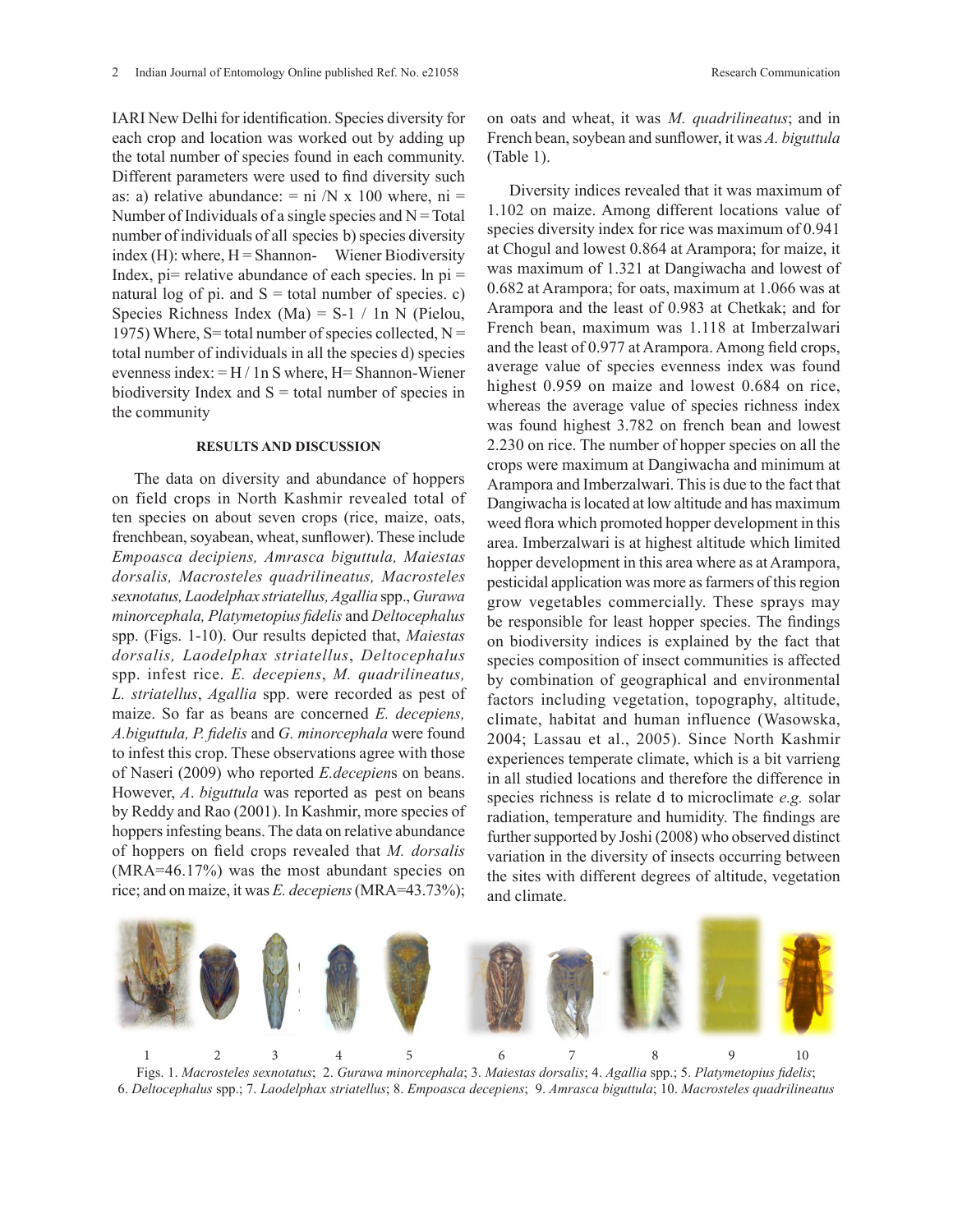| Crop        | Locations    | ∽ | Z               | Maiestis dorsalis                                      | <b>MRA</b><br>Laodelphax striatellus                                     | Deltocephalus spp                     |                            | Ξ                                                                                    |                                  | Мa                                        |
|-------------|--------------|---|-----------------|--------------------------------------------------------|--------------------------------------------------------------------------|---------------------------------------|----------------------------|--------------------------------------------------------------------------------------|----------------------------------|-------------------------------------------|
|             |              |   |                 |                                                        |                                                                          |                                       |                            |                                                                                      |                                  |                                           |
| Rice        | Wadura       |   | 24              | 58.33                                                  |                                                                          |                                       |                            | 0.887                                                                                | 0.808                            | 2.685                                     |
|             | Arampora     |   | $\overline{16}$ |                                                        |                                                                          |                                       |                            | 0.864                                                                                |                                  |                                           |
|             | Dangiwacha   |   | 30              |                                                        |                                                                          | 8.33<br>6.36<br>6.66                  |                            |                                                                                      |                                  |                                           |
|             | Chogul       |   | 28              |                                                        |                                                                          | 10.71                                 |                            | 0.882<br>0.941<br>0.936                                                              | 0.787<br>0.803<br>0.856          |                                           |
|             | Chetkak      |   | $\frac{8}{10}$  | 56.25<br>53.35<br>53.57<br>55.55                       | $\begin{array}{c} 33.33 \\ 37.50 \\ 35.71 \\ 35.71 \\ 33.33 \end{array}$ | $\Xi$                                 |                            |                                                                                      | 0.852                            | 2.639<br>2.705<br>2.699<br>2.654          |
|             |              |   |                 | Empoasca decepiens                                     | Macrosteles quadrilineatus                                               | Laodelphax striatellus                | Agallia sp.                |                                                                                      |                                  |                                           |
| Maize       | Wadura       |   | 85              | 37.64                                                  | 11.76                                                                    | 29.41                                 | 21.17                      |                                                                                      |                                  |                                           |
|             | Imberzalwari |   | $\frac{4}{6}$   |                                                        | $\circ$                                                                  |                                       |                            | $\begin{array}{c} 1.308 \\ 0.684 \\ 0.682 \\ 1.321 \\ 1.315 \\ 1.303 \end{array}$    | 856<br>0.987<br>286.00<br>0.948  | 3.744<br>1.738<br>1.732<br>3.777<br>3.771 |
|             | Arampora     |   | $4^{\circ}$     |                                                        |                                                                          |                                       | $\circ$                    |                                                                                      |                                  |                                           |
|             | Dangiwacha   |   | 93              | 56.52<br>57.14<br>56.55<br>37.07                       |                                                                          | $43.47$<br>$42.85$<br>$29.03$         | 21.50<br>21.34<br>21.25    |                                                                                      |                                  |                                           |
|             | Chogul       |   | 89              |                                                        |                                                                          | 29.21                                 |                            |                                                                                      |                                  |                                           |
|             | Chetkak      |   | 80              | 87.50                                                  | $\frac{12.90}{11.25}$                                                    | 30.00                                 |                            |                                                                                      | 0.940                            |                                           |
|             |              |   |                 | <i>quadrilineatus</i><br>Macrosteles                   | Macrosteles sexnotatus                                                   | Laodelphax striatellus                |                            |                                                                                      |                                  |                                           |
| Oats        | Wadura       |   | ≌               | 50.00                                                  |                                                                          | 18.75                                 |                            |                                                                                      |                                  |                                           |
|             | Imberzalwari |   |                 |                                                        |                                                                          | 18.18                                 |                            |                                                                                      |                                  |                                           |
|             | Arampora     |   | Ó               |                                                        |                                                                          |                                       |                            |                                                                                      |                                  |                                           |
|             | Dangiwacha   |   |                 | $\begin{array}{c} 454 \\ 440 \\ 440 \\ 60 \end{array}$ | 31.25<br>36.36<br>36.31<br>30.76<br>30.31                                | 22.22<br>19.04<br>16.66<br>15.38      |                            | $\begin{array}{c} 1.023 \\ 1.036 \\ 1.060 \\ 1.035 \\ 1.011 \\ 1.011 \\ \end{array}$ | 0.932<br>0.943<br>0.942<br>0.942 | 2.639<br>2.582<br>2.544<br>2.654<br>2.610 |
|             | Chogul       |   | $\approx$       |                                                        |                                                                          |                                       |                            |                                                                                      |                                  |                                           |
|             | Chetkak      |   | $\mathbf{C}$    | 53.84                                                  |                                                                          |                                       |                            | 0.983                                                                                | 0.895                            |                                           |
|             |              |   |                 | Empoasca decepiens                                     | bigutulla                                                                | Gurawa minorcephala                   | Platymetopius fidelis      |                                                                                      |                                  |                                           |
| French bean | Wadura       |   | 107             | 37.38                                                  | 48.59                                                                    |                                       | 4.67                       | 1.083                                                                                |                                  |                                           |
|             | Imberzalwari |   | 89              |                                                        | 50.56<br>50.06<br>50.95<br>48.95                                         | 9.34<br>6.25<br>9.01<br>9.01<br>10.61 |                            | 1.007<br>0.977                                                                       | 0.781<br>0.727<br>0.705          | 3.785<br>3.777<br>3.790<br>3.788          |
|             | Arampora     |   | $\rm 80$        |                                                        |                                                                          |                                       |                            |                                                                                      |                                  |                                           |
|             | Dangiwacha   |   | 118             | 39.32<br>41.25<br>35.59                                |                                                                          |                                       | $3.37$<br>$2.50$<br>$5.93$ | 1.155                                                                                | 0.833<br>0.806                   |                                           |
|             | Chogul       |   | $\frac{2}{1}$   | 86.28                                                  |                                                                          |                                       | 5.30                       |                                                                                      |                                  |                                           |
|             | Chetkak      |   | 96              | 89.58                                                  |                                                                          | 8.33                                  | 3.125                      | 1.031                                                                                | 0.744                            | 3.780                                     |

Table 1. Diversity indices and relative abundance of hoppers on field crops in North Kashmir Table 1. Diversity indices and relative abundance of hoppers on field crops in North Kashmir Diversity and abundance of hoppers on different field crops in north Kashmir 3 Sheikh Aafreen Rehman et al.